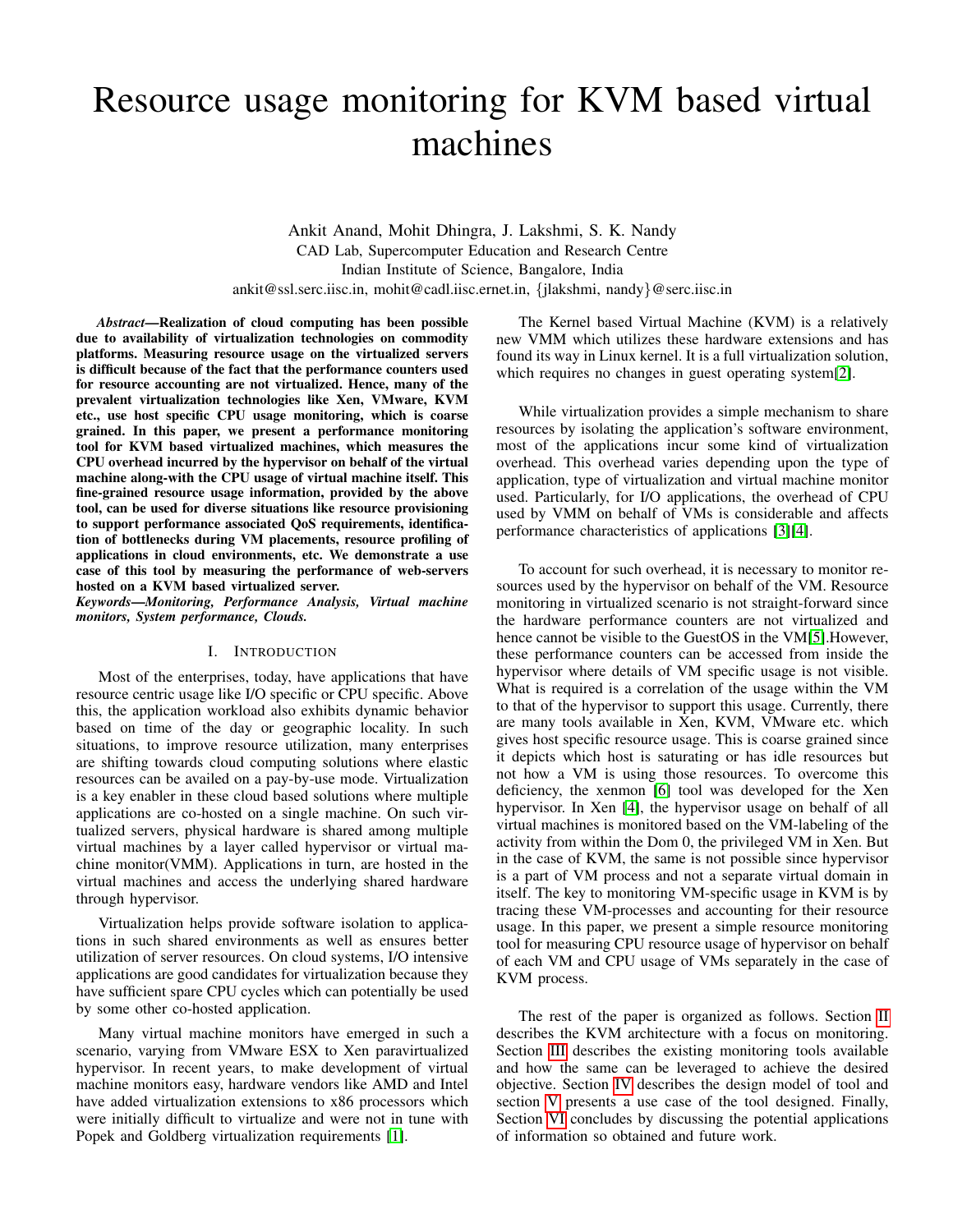## II. KVM ARCHITECTURE

<span id="page-1-0"></span>KVM is a more recent hypervisor which embeds virtualization capabilities in Linux kernel using x86 hardware virtualization extensions[\[2\]](#page-4-1)[\[7\]](#page-4-7). It is a full virtualization solution, where guests are run unmodified in VMs. It consists of two modules, namely, kvm.ko and an architecture dependent kvmamd.ko or kvm-intel.ko module. Under KVM, each VM is spawned as a regular linux process named KVM and scheduled by the default linux scheduler. For KVM the hardware has to support three processor modes, namely user, kernel and guest mode. The guest mode is added to support hardware assisted virtualization. The virtual machine executes in this guest mode which in turn has user and kernel mode in itself [\[8\]](#page-4-8)[\[9\]](#page-4-9).

For using shared I/O hardware, these VMs interact with Qemu emulator in host user space which provides emulated I/O devices for virtual machines. For instance, in the case of network related applications, Qemu provides emulated Network Interface Card (NIC) to VMs and interacts with tun-tap device on the other side. The tap device is connected to physical NIC through a software bridge.

Fig [1](#page-1-2) shows the typical KVM architecture, with reference to a network related application. A typical network packet flows through the KVM virtualized host in the following way. As depicted in picture, when a packet arrives at physical NIC, interrupts generated by NIC are handled by the physical device driver. The device driver forwards the packet to software bridge. The bridge, then pushes the packet to the tap device of the corresponding VM. The tap device is a virtual network device that sends a signal to KVM module. KVM module in turn, generates a virtual interrupt to the user space Qemu of the target VM. Qemu then copies the packet from tap device and generates the interrupt for the guest OS emulating the virtual NIC. Again, the physical device driver in the guest OS handles the packet transfer to the VM's address space.



<span id="page-1-2"></span>Fig. 1. KVM Architecture (Source [\[8\]](#page-4-8))

Consequently, for a VM process in KVM virtualized server, guest mode execution (both kernel or usermode) corresponds to execution within a VM while other modules in user mode (Qemu) and kernel mode (KVM module, tun-tap module, bridge module, etc.) correspond to hypervisor execution. Among these, Qemu I/O module runs separately for each VM but is co-ordinated by a single KVM module which manages VMs by signal and virtual interrupts. Hence, it is easy to understand that the KVM module can potentially become a bottleneck when it tries to execute on behalf of many VMs.

# <span id="page-1-1"></span>III. RELATED WORK AND MONITORING TOOLS AVAILABLE

Many resource and performance monitoring tools are available for non-virtualized systems. The type of tool to be used depends on the granularity of information to be extracted and frequency of profiling. Since, here, we are concerned with resource monitoring in KVM based VMs, we will be discussing available Linux based monitoring tools and that too, in open source domain since KVM itself is an open source software.

Most of the commonly used tools include software profilers like OProfile, gprof, top etc.. Some of these use underlying hardware performance counters to profile the system. Such performance monitoring tools are available in almost all operating systems, some (like top) perform coarse grained monitoring while others like OProfile collect fine grained information.

In virtualized systems, the task of profiling and resource monitoring is not straight-forward because Performance Monitoring Unit (PMU) is not virtualized [\[10\]](#page-4-10) [\[5\]](#page-4-4). Especially, with hardware assisted virtualization, CPU can enter in another mode called guest mode which has to be taken separately into account.

The existing tools like OProfile [\[11\]](#page-4-11), top etc. give the total CPU usage of a particular KVM VM which includes the CPU usage of both the hypervisor as well as VM. Similarly, tools like XenMon which are specific to Xen VMM gives total CPU usage of Xen hypervisor i.e Dom 0 but don't separate it into hypervisor usage per VM. In our previous work [\[4\]](#page-4-3), we developed a generic monitoring framework, and illustrated the same for Xen hypervisor. This monitoring framework extracts hypervisor CPU usage on behalf of each VM by counting the number of page flips between Dom 0 (hypervisor) and Dom U (virtual machine) using OProfile. The same mechanism does not work for KVM due to difference in architecture of two VMMs.

Apart from this, certain tools exist in cloud computing frameworks like OpenNebula[\[12\]](#page-4-12) which only provides coarse grained information of percentage of Virtual CPU used by a VM. Also, dedicated monitoring systems like Ganglia [\[13\]](#page-4-13), a performance monitoring system for high performance applications is used in clouds to extract information inside VMs. Other industry standards like Nagios [\[14\]](#page-4-14) provides VM process level details but does not again account for the hypervisor's overheads for a VM.

One of the tool which is in close match with KVM in this context is Linux Perf [\[15\]](#page-4-15). Perf is a profiling tool for linux based systems and hence makes a good integration with KVM which is also embedded in Linux kernel itself. Perf internally uses hardware performance counters for profiling. Initially, certain events like instruction execution, cache misses etc. are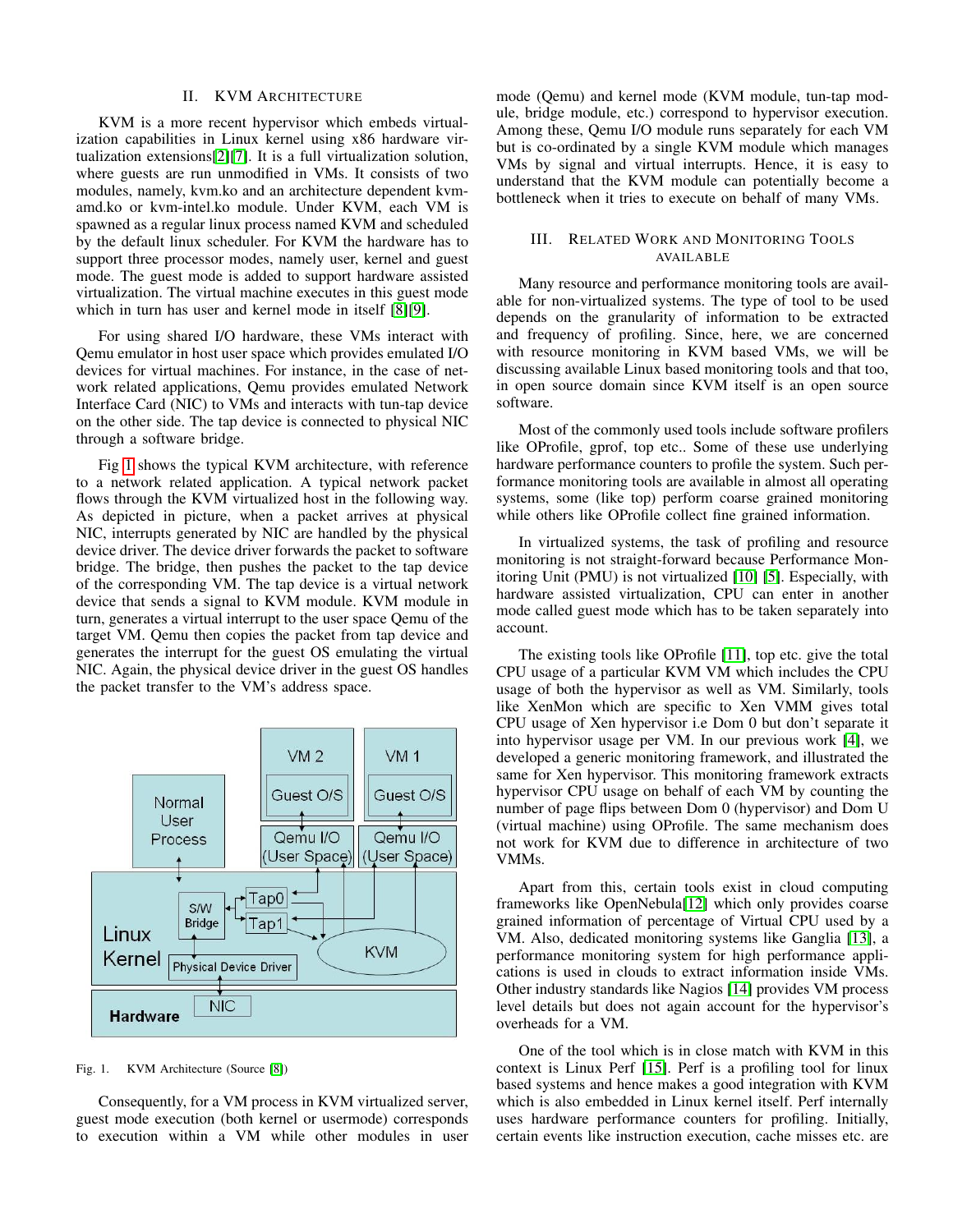selected based on which profiling needs to be done. A counter is incremented whenever such an event occurs and when the counter reaches a predefined value, an interrupt is generated and the program counter value at that time is recorded, with counter being reset again. The interpretation of recorded events gives the percentage CPU used by different programs at a finer granularity of function level.

Perf, apart from profiling like OProfile, has a special command "perf kvm" which can be used to profile the guest kernel much like the host kernel. Also, it gives a clear percentage of CPU used in guest mode, host user and host kernel mode. In addition, we can get the CPU profile of guest kernel as well.

Using the architectural details of KVM and the above information provided by Perf KVM, we extract the CPU usage of hypervisor in each module on behalf of a particular VM. The next section describes system model for the same.

#### <span id="page-2-0"></span>IV. SYSTEM MODEL FOR RESOURCE MONITORING

The basic system model is shown in Fig. [2.](#page-2-2) As described in Section [II,](#page-1-0) each VM under KVM hypervisor is a Linux process. Initially, we extract the PIDs of VM linux processes named KVM.

Then, for a given monitoring period, resource profiles are generated across all CPUs by a profile recorder (like "perf kvm record") and fed into the system along with PIDs. Using these PIDs, we segregate the process wise CPU usage using the corresponding interpreter of the profile recorder used in initial phase. In our case, we have used perf kvm report for the same. The important point to note is that profiler must be enabled in virtualization mode. For example, we have to use suffix "kvm" to record profiles for guest mode separately in case of perf.



<span id="page-2-2"></span>Fig. 2. System Model for Resource Monitoring

Then, resource usage profiles obtained for VMs are used to obtain CPU usage in the guest and host user and kernel modes. The guest mode usage (including both guest kernel and guest user mode) accounts for total CPU used by VM where as CPU usage of hypervisor consists of Qemu (host user mode) and multiple kernel modules like KVM core modules(kvm.ko and kvm amd.ko/kvm intel.ko), , TUN or TAP device module, etc. specific to application. The only issue is with regard to the resource accounting for the physical device driver and the bridge module. This usage can be distributed in proportion to the network bandwidth used by each of the VMs. Adding total CPU usage of all modules in a VM, we get total hypervisor effort on behalf of that VM.

The important point to note in case of KVM hypervisor is that even if we pin VMs to specific cores, guest mode usage(VM) is tied to that core only but hypervisor keeps on switching across multiple CPUs present on host machines and so profiling must be done across all working CPUs on the host machine so as to achieve correct hypervisor usage.

The overhead to record profiling information is just the overhead of running perf in the system which has less than 1 percent overhead on the host system which is negligible. Subsequent resource accounting that is done by shell scripts is also a very light operation which can be neglected for considerable monitoring time. So, our tool as a whole does not cause any specific overhead which can change the profiling information.

The above system design is not specific to perf but suited for any general profiler provided it supports granularity at module level and takes into account guest mode usage separately. The components of perf can be replaced with the corresponding components in such a case. The following section illustrates a use case of tool that is described above.

#### V. USE CASE

<span id="page-2-1"></span>In this section, we present a use case of tool described in previous section in a KVM virtualized host. Here, we aim to study the behavior of web-servers hosted inside virtual machines residing on a cloud system. We choose this application because web servers being I/O intensive workloads are one of the most commonly hosted applications in clouds and present a good case scenario in terms of different resource usage.

For experimentation, httperf [\[16\]](#page-4-16) is used as a tool for generating representative workload requests for the web servers. It runs on client machines and generates specified number of requests for web-servers in the form of requests per second. The performance characteristics of servers are measured in the form of statistics associated with average response time to a request, throughput as number of replies generated against the given workload, no. of errors etc.. By varying the generated workloads, we analyze the server physical resource usage, response time and throughput. Response time gives a performance metric of the application. Infact, it is one of the most important metric governing performance Service Level Agreements(SLAs). So, we intend to co-relate fine grained physical resource usage information with performance characteristics of the application.

#### *A. Experimental Setup*

The table [I](#page-3-0) shows the characteristics of physical machine and virtual machine in our set-up. OpenNebula Cloud environ-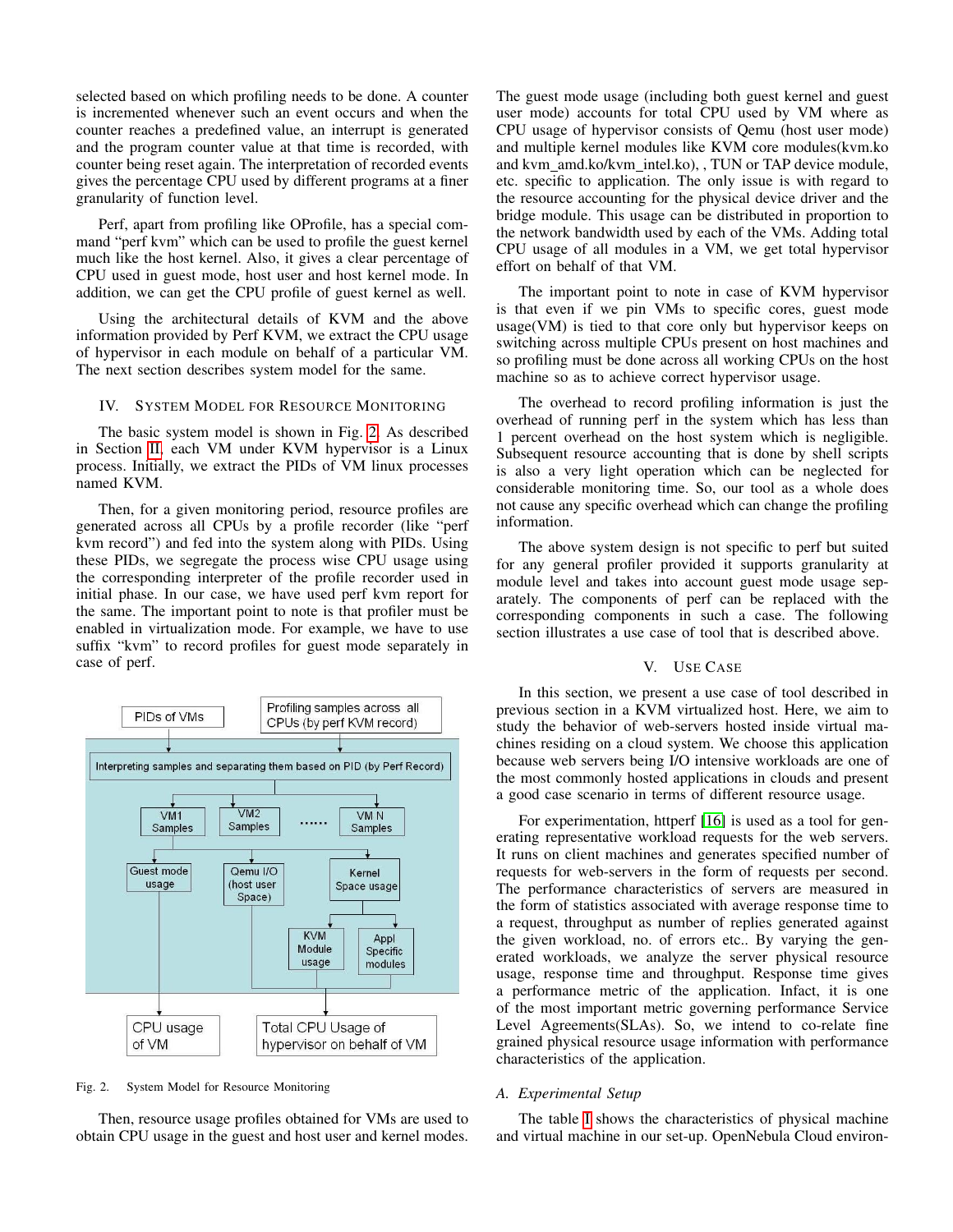<span id="page-3-0"></span>TABLE I. MACHINE SPECIFICATIONS

| Hw-Sw          | Physical Machine | Virtual Machine    |
|----------------|------------------|--------------------|
| Processor      | AMD 2.4 Ghz 12   | $AMD$ 2.4GHz 1     |
|                | cores            | core               |
| Memory         | 16GB             | 3 <sub>GB</sub>    |
| OS             | OpenSuse 12.1    | Opensuse 11.4      |
| <b>Network</b> | 1Gbps            | <b>Best Effort</b> |
| Bandwidth      |                  |                    |

ment is used, with KVM full virtualization as hypervisor, to create virtual machines [\[12\]](#page-4-12). Also, for the experiment, we have pinned each of VMs to a single core. But in this case,since hypervisor is a part of VM process, we can't pin the hypervisor separately to a particular core. Also, CPU frequency scaling is switched off to capture correct hypervisor usage across all cores.

We ran the test by varying request rates and number of virtual machines on the host. In the next subsection, we analyze the results of performance and resource monitoring of application.

# *B. Results*

We conduct the experiment for non-virtualized case, virtualized cases with 1 VM, 2 VMs and 3 VMs and gather information on different application characteristics like response time and throughput. And, for these metrics we also measure the ensuing resource usage by the VM and the hypervisor on behalf of the VM.



<span id="page-3-1"></span>Fig. 3. Response time characteristics

Figure [3](#page-3-1) shows the response time for different cases when we vary request rate from 100 req/s to 1000 req/s. There is not much difference in case of non-virtualized to virtualized case but response time begins to increase sharply in case of 2 VMs at request rates of around 400 and even early in case of 3 VMs. Similar trends were observed in throughput characteristics (figure [4\)](#page-3-2). Here, we observe that although each virtual machine was provided with a separate CPU, the performance metric drops to 40 percent of single VM case. This must happen due to some resource exhaustion in the system.



<span id="page-3-2"></span>Fig. 4. Throughput characteristics



<span id="page-3-3"></span>Fig. 5. CPU Usage -3 VMs

To explain the performance degradation, we analyzed usage of different resources in the system. To analyze CPU usage, we ran the KVM-Perf tool explained in previous section and obtained CPU percentage used by different modules of hypervisor on behalf of all VMs. Figure [5](#page-3-3) shows the output of tool for 3 VMs case. Here, we are showing the guest space usage for each VM and hypervisor usage on behalf of each VM in different modules. The hypervisor usage per module on behalf of each VM is stacked together for all VMs and is shown with the corresponding color of guest space usage. Here we observe, the total hypervisor usage exceeds more than 100 percent where as VM CPU usage is less than 50-60 percent. Analyzing module by module, we see that the kvm module (kvm.ko and kvm-amd.ko), which executes in a serial fashion, consumes more than 80 percent CPU at around 300 req/s in 3 VM case. Also, at corresponding rates, response time starts to increase sharply. We infer that, hypervisor CPU usage is a different resource from CPU allocated to VMs and it can prove to be a critical resource in certain cases, thereby affecting the performance drastically.